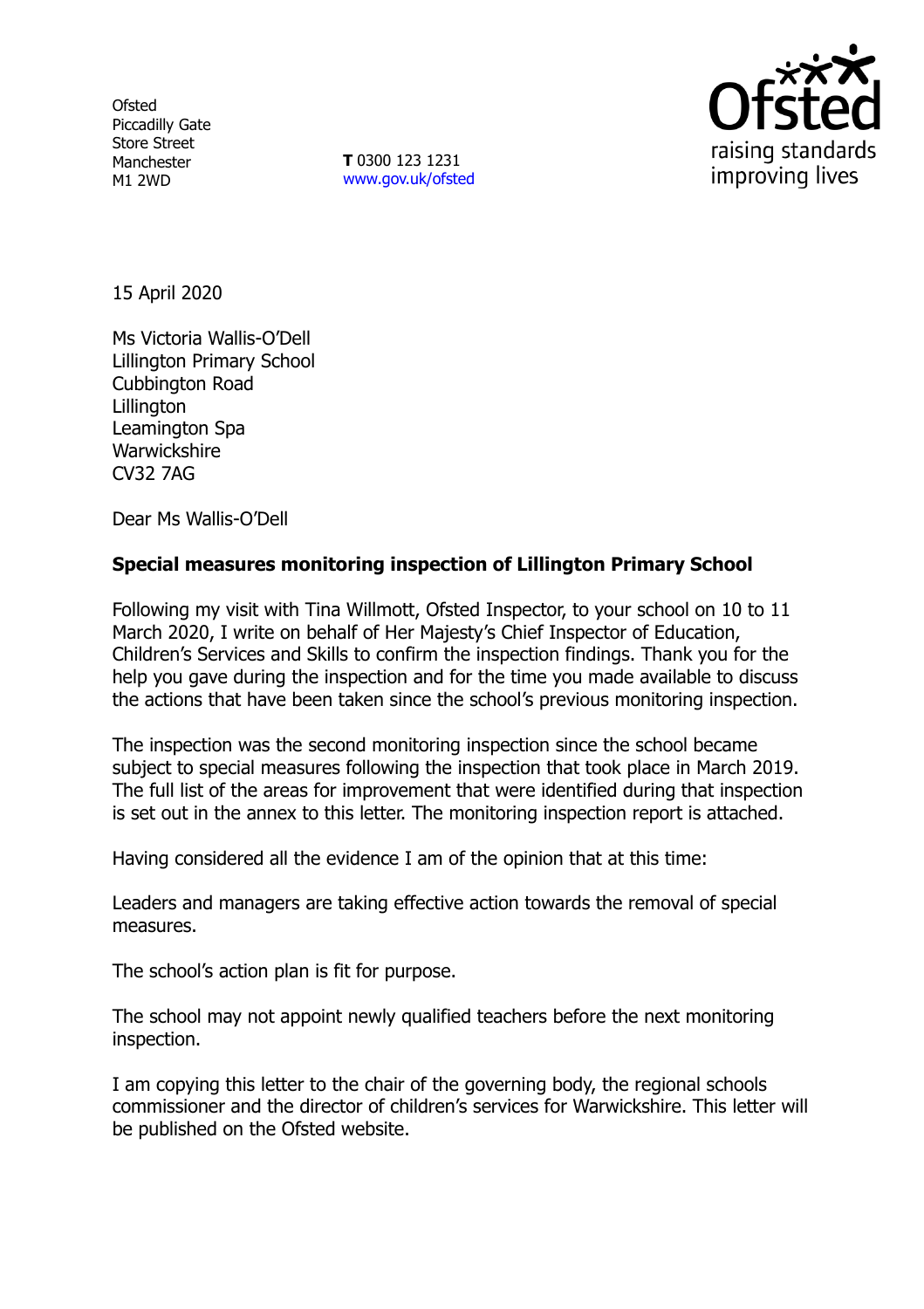

Yours sincerely

Catherine Crooks

**Her Majesty's Inspector**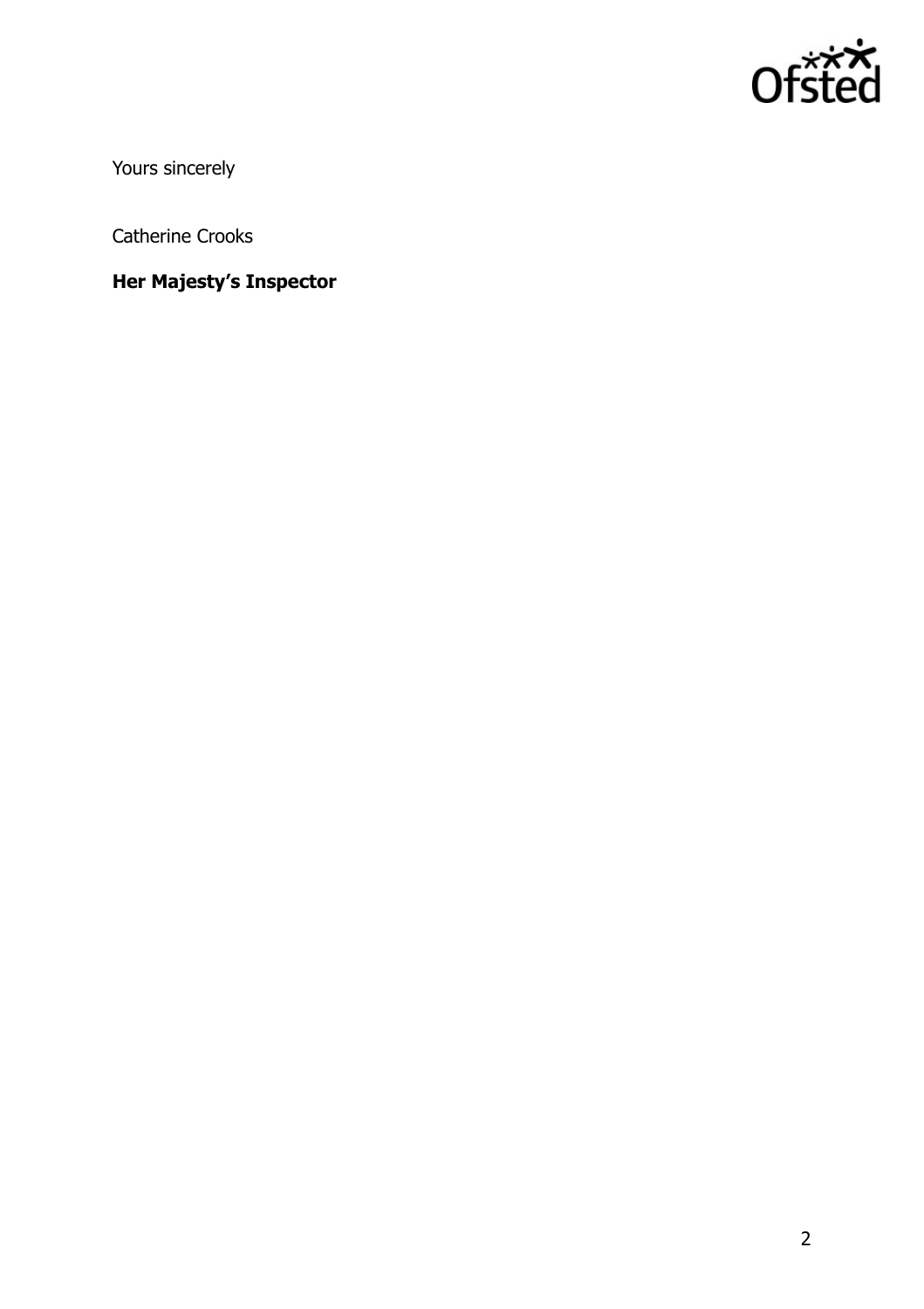

### **Annex**

# **The areas for improvement identified during the inspection that took place in March 2019.**

- Rapidly improve the quality of teaching and raise pupils' attainment by:
	- ensuring that work is matched well to pupils' abilities, particularly for those with SEND and pupils of lower ability and higher ability
	- making sure that staff make good use of assessment during lessons to clarify learning for pupils who do not understand, or to provide more challenge
	- improving teachers' subject knowledge in mathematics, so that their teaching promotes pupils' deep understanding of mathematical concepts
	- ensuring that pupils are supported to apply their skills in handwriting, grammar and punctuation consistently and accurately in their writing
	- providing high-quality individual support for staff, where teaching is weak.
- Improve the impact of leadership and governance by:
	- developing a more effective level of challenge from governors, particularly in relation to the quality of teaching and pupils' outcomes
	- evaluating the impact of pupil premium funding so that future spending decisions are targeted more precisely and raise attainment for disadvantaged pupils
	- making sure that the PE and sport premium is spent appropriately and fully to improve the quality of provision and opportunities for pupils
	- monitoring and evaluating the impact of support provided for pupils with **SEND**
	- putting in place training for staff so that they can better support pupils with **SFND**
	- ensuring that pupils with complex needs receive a sufficiently broad and balanced education and are well prepared for secondary school
	- providing clear responsibilities and direction to all senior and middle leaders
	- making sure that improvement plans have precise timescales for actions
	- further developing the curriculum so that it deepens pupils' knowledge and understanding across the foundation subjects.
- $\blacksquare$  Provide more robust safeguarding arrangements by:
	- ensuring that pupils are supervised safely and effectively at social times
	- making sure that pre-appointment checks of staff are overseen by governors and senior leaders
	- reviewing and monitoring risk assessments related to fire and site safety.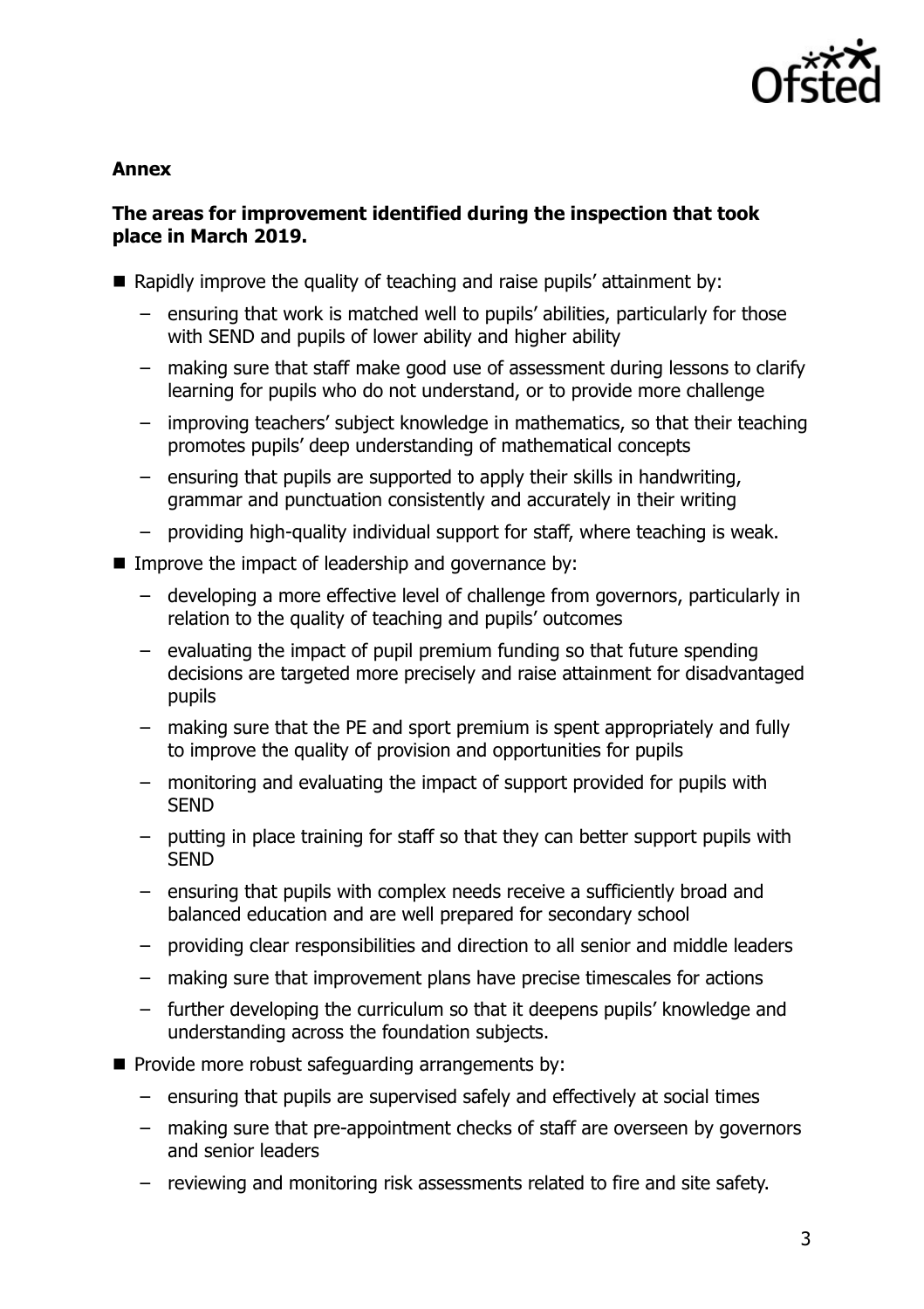

- Improve behaviour and reduce the amount of fixed-term exclusions by:
	- continuing to embed the new behaviour policy
	- develop more effective systems to monitor and evaluate incidents related to behaviour and bullying
	- urgently addressing the poor behaviour of some pupils at social times.
- Develop the quality of provision and raise attainment in the early years by:
	- urgently addressing the quality of teaching and children's experiences in the **Nursery**
	- making sure that adults are deployed to have the fullest impact on children's learning
	- ensuring that activities planned for children provide an effective level of challenge and motivation, particularly for boys.

An external review of governance should be undertaken in order to assess how this aspect of leadership and management may be improved.

An external review of the school's use of pupil premium should be undertaken in order to assess how this aspect of leadership and management may be improved.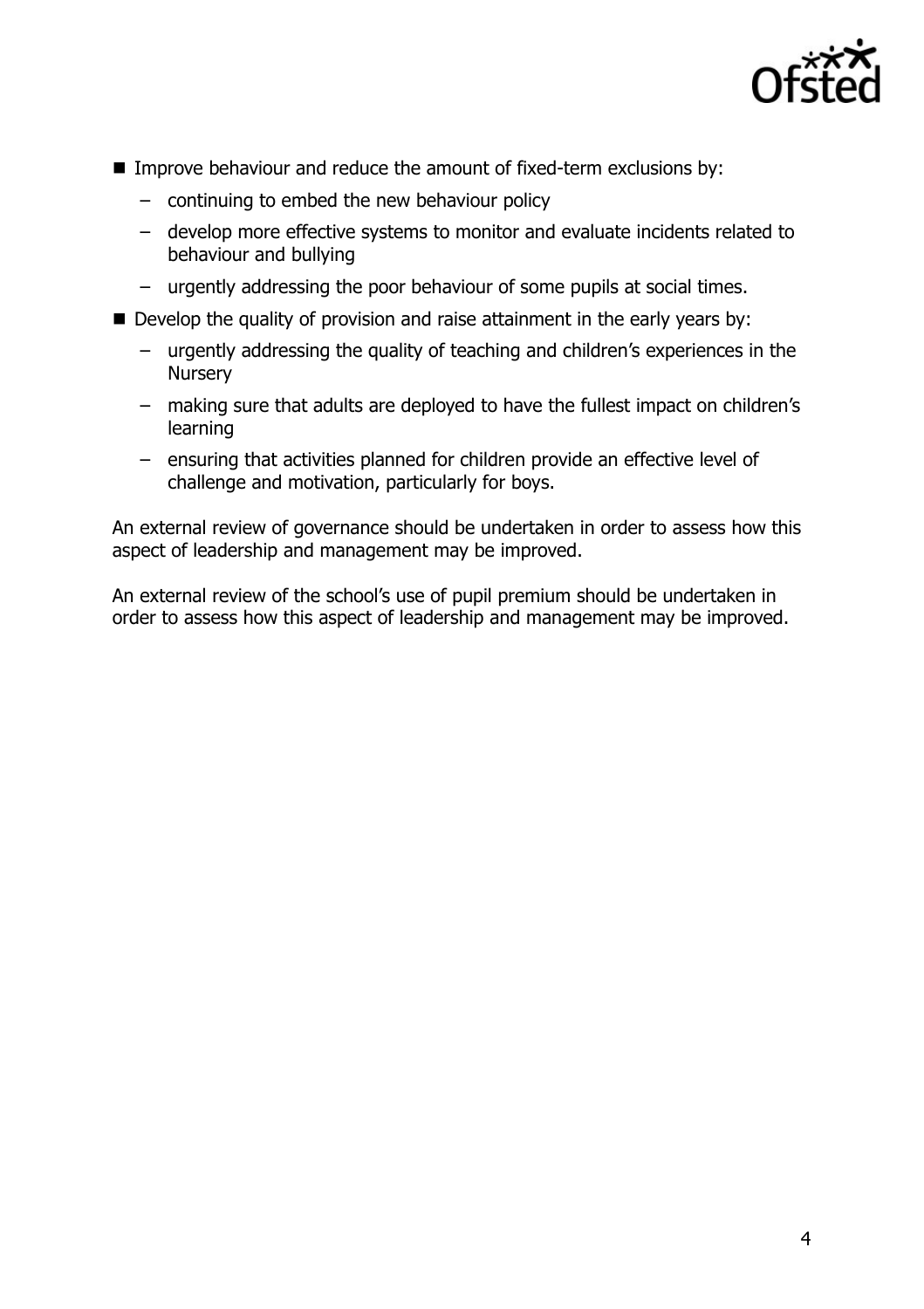

#### **Report on the second monitoring inspection on 10 March 2020 to 11 March 2020**

# **Evidence**

Inspectors observed the school's work, scrutinised documents and met with the headteacher and other members of the school's leadership team, including the special educational needs coordinator and those with responsibility for safeguarding. Inspectors also met with groups of teachers and teaching assistants. An inspector met with two members of the governing body, including the chair. An inspector also met with leaders from the trust that is supporting the school and representatives of the local authority.

Inspectors visited lessons to evaluate pupils' behaviour and the quality of education. This included the school's specialist resource base. Inspectors spoke to some pupils to talk about their experiences of school. We also observed and talked informally to pupils at breaktimes and lunchtimes. Inspectors reviewed documents, including action plans, information about attendance and behaviour, curriculum plans and external support.

# **Context**

Since the first monitoring inspection, a small number of staff have joined the school. These include a teacher, teaching assistants and site supervisor. The vacancies on the governing body have been filled. The new governors bring a range of relevant expertise and experience.

Due to a significant budget deficit, the school is currently undergoing a restructuring process. This will result in changes to lunchtime supervision arrangements and the school's leadership team.

Plans for the school to join a multi-academy trust (MAT) are now well advanced. It is hoped that this process will be finalised early in the summer term 2020.

# **The progress made by the school in tackling the key areas for improvement identified at the section 5 inspection**

There has been improvement in many areas of the school since the previous section 5 inspection. Improvement has been particularly evident since the appointment of the headteacher at the start of the current academic year.

Leaders have introduced a topic-based curriculum which has been planned to meet the expectations set out in the national curriculum. Pupils speak positively about the topics they are studying. They are increasingly engaged in lessons and interested in what they are learning about. However, the curriculum is at an early stage of implementation. There is much more to be done to ensure that staff are teaching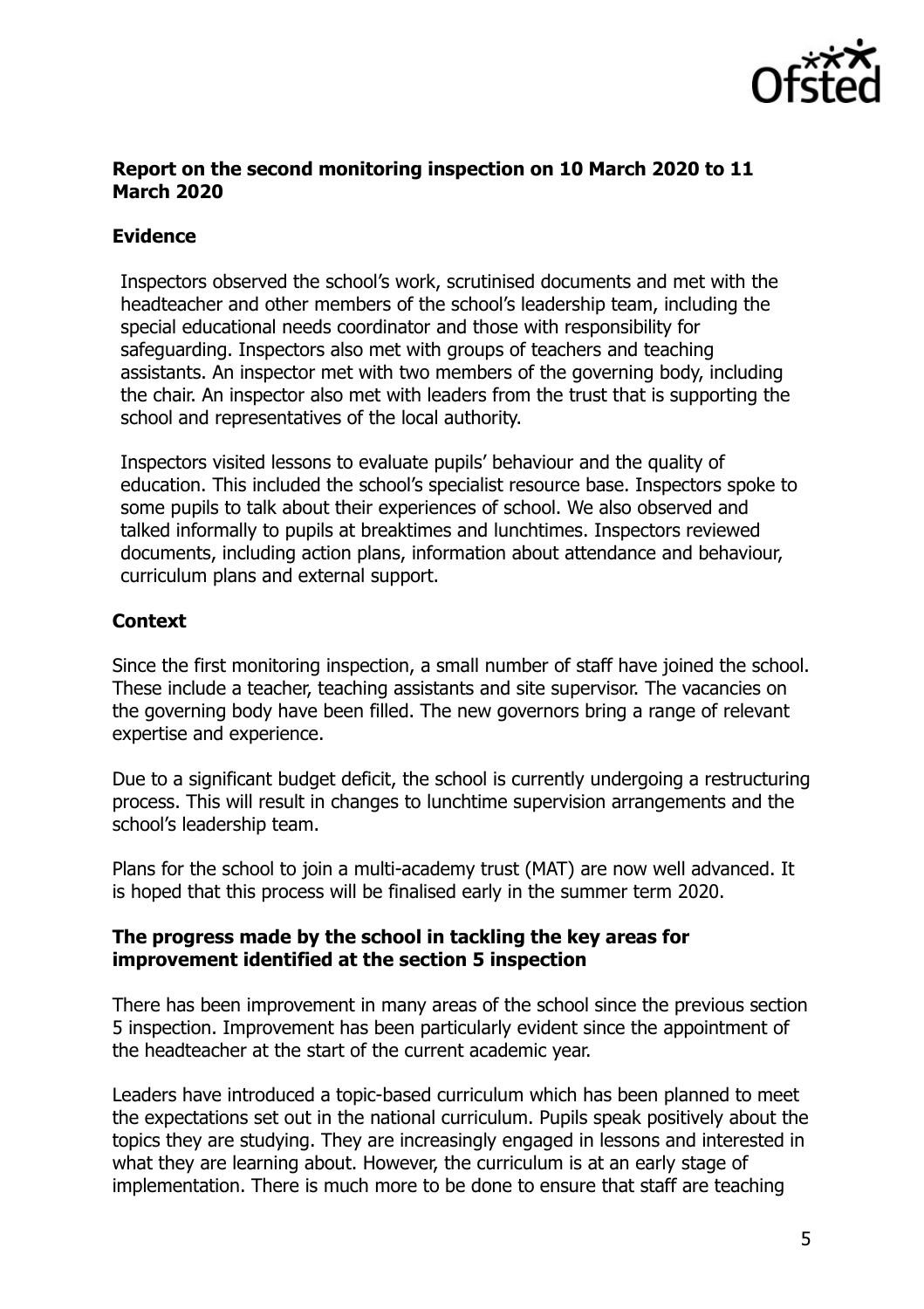

the right things in the right order to help pupils remember and understand more. Leaders are not clear whether some subjects, such as music and Spanish in key stage 2, are being taught effectively.

Staff and leaders have ongoing access to a broad range of professional development opportunities. These are beginning to have a positive impact by helping to secure and improve the quality of teaching and increasing adults' subject knowledge. Teachers are increasingly using assessments to identify gaps in pupils' knowledge and to plan learning opportunities to address these.

Leaders are taking action to raise the profile of reading across the school. For example, they have identified 100 books that pupils should read before leaving school. Guided reading sessions and the use of high-quality texts are helping to develop pupils' vocabulary and comprehension skills. However, the teaching of phonics is inconsistent and this continues to slow the pace at which younger pupils learn to read. Staff do not hear younger pupils read often enough. The books that pupils take home are not matched closely enough to the letters and sounds that they have been taught.

There have been improvements in the quality of mathematics teaching. Work is now more closely matched to pupils' needs. Daily practice of skills is helping pupils to develop their fluency in number concepts. Pupils have increased opportunities for mathematical problem-solving.

As a result of sustained support, the provision for pupils with special educational needs and/or disabilities (SEND) has improved. Some teachers are becoming increasingly confident in planning for pupils with SEND, although this is not yet consistent across the school. Teaching assistants work closely with teachers so that they can support pupils effectively. However, when supporting pupils one to one, teaching assistants are not always provided with suitable materials. This slows the progress that pupils can make. The specialist resource base is a supportive environment. Individualised programmes are in place to enable pupils to learn well.

Significant changes to the organisation of the early years have had a positive impact on the progress made by Nursery children. Similar improvements have yet to be fully realised in Reception. Children in Reception are keen to learn and they have access to a wide range of resources and activities. However, there is often no clear purpose or direction for these activities. A lack of focus and pace means that children do not learn as well as they could.

Leaders are creating additional opportunities to support pupils' personal development. For example, assemblies now take place daily. These are used to reinforce school values, themes or events. Teachers are increasingly including memorable events, such as a trip, into each topic to help reinforce pupils' learning. A residential trip for Year 6 pupils is being offered for the first time this year.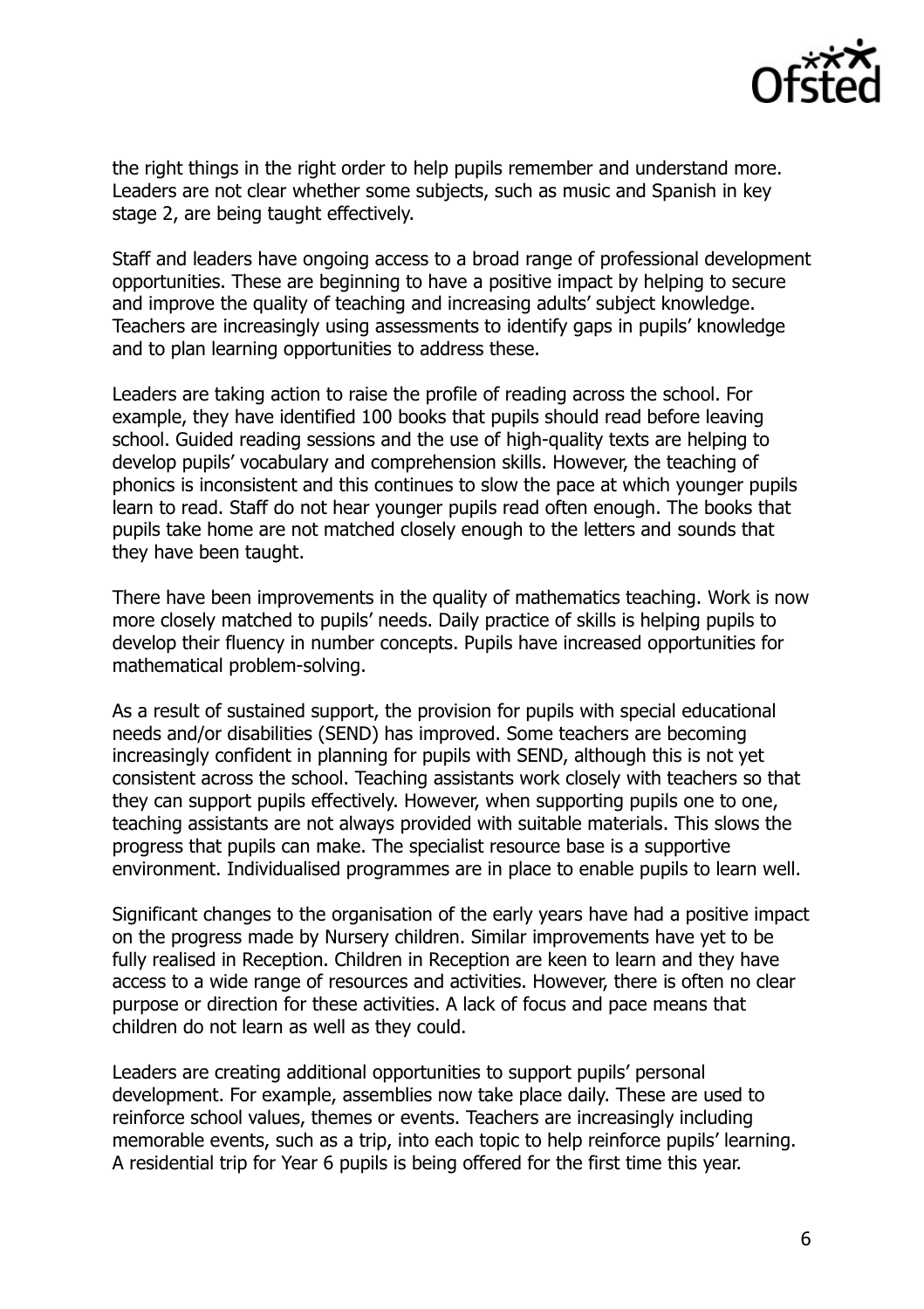

Leaders have developed a new personal, social and health education policy. The policy is comprehensive and, when implemented, should address the gaps in the current provision, such as e-safety and some aspects of fundamental British values.

The positive changes in behaviour and attitudes, reported at the time of the first monitoring visit, have been maintained. Pupils feel that the school's behaviour policy is fair. While all adults follow the policy, there is some inconsistency in how it is applied by different members of staff. For the majority of pupils, the school's behaviour policy works well. The number of pupils excluded from school is reducing. Very few pupils have been excluded on more than one occasion.

Leaders have addressed concerns in relation to bullying. Pupils spoken to understand what bullying is. They say that it happens much less often now than in the past. The school's approach, 'stop, walk, talk', appears to be effective. Pupils say that they use this approach and that they feel safer as a result.

Attendance continues to be low compared with other schools nationally. Support for families has been strengthened through the work of the attendance lead and the learning mentor. Leaders are taking appropriate action to raise awareness within the community of the importance of school attendance.

#### **The effectiveness of leadership and management**

Since the first monitoring inspection, safeguarding procedures have been further reviewed and strengthened. Staff, including those who are new to the school, are clear on how to raise and record any concerns that they may have about a pupil's welfare. Checks relating to health and safety now take place at the prescribed intervals. Fire wardens and first aiders have completed recent retraining. Leaders complete all appropriate checks on staff before they start working at the school.

Leaders and governors have an increasingly accurate and detailed understanding of how well the school is doing. Although the school is not a member of the MAT, trust leaders are closely involved with the school and contribute to reviews and evaluations. The headteacher has reviewed and updated the comprehensive action plan. It contains clear priorities and relevant actions. This helps to ensure that leaders and staff are focused on the right areas to bring about improvements.

The headteacher has made a tangible difference to the effectiveness of the school. She is very clear about what needs to be done and she has high expectations of everyone. The headteacher supports her staff well to help bring about improvements. The staff are also supportive of the headteacher and they are working together to realise the necessary changes.

At the time of the first monitoring inspection, many systems and processes had just been introduced. Since then, leaders and staff have worked hard to establish these. While there is still much to do, staff recognise that things are improving. As a result,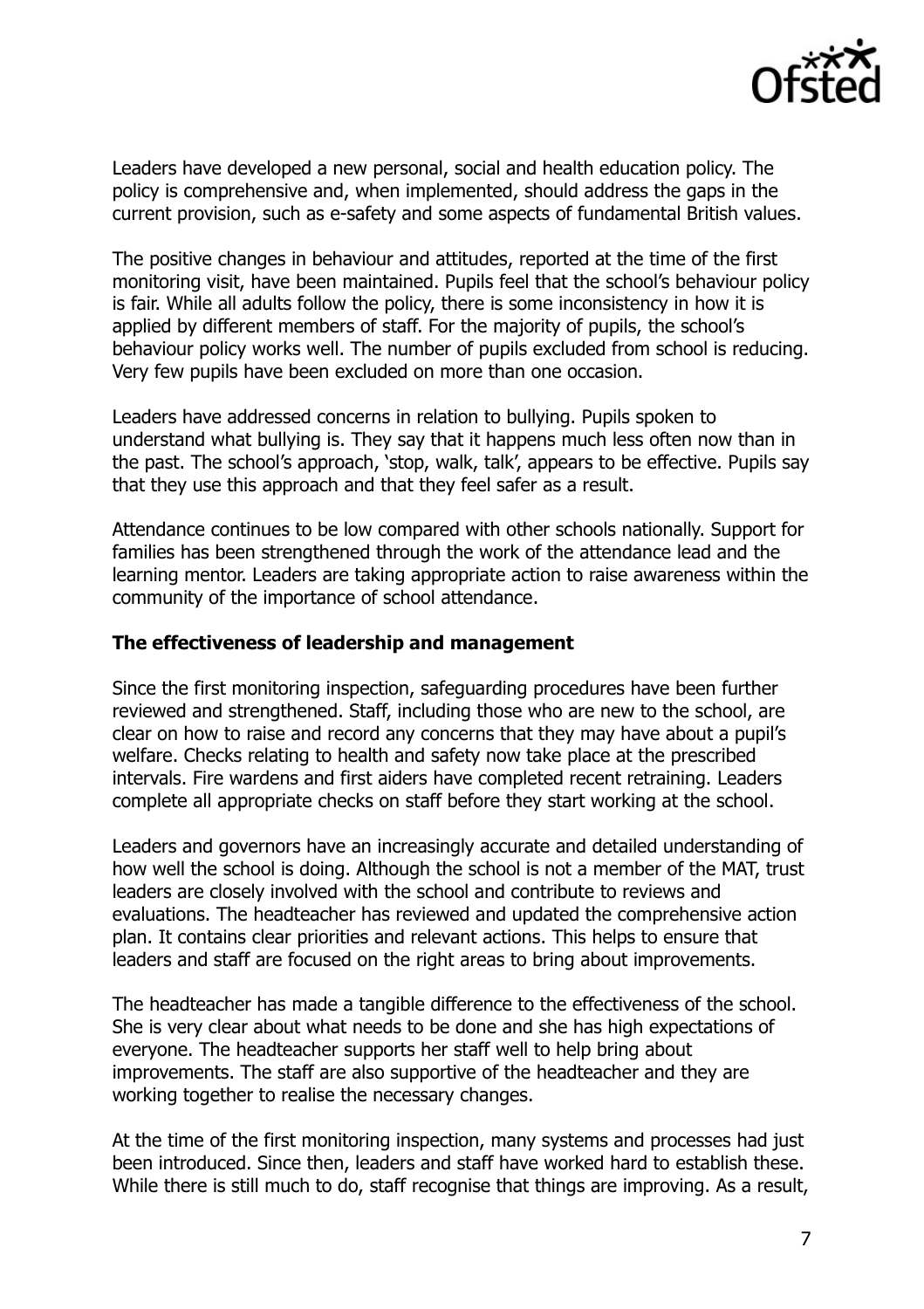

they are motivated to undertake further developments. Subject and other leaders are clear on their roles and responsibilities. They benefit from regular professional development to support them in their leadership roles.

The governing body has been considerably strengthened since the previous inspection. The new governors have a broad range of educational and other relevant experience. Governors are clear about where progress has been made and the areas requiring further work. The governing body is well positioned to bring in further changes once the school has joined the MAT, for example taking action to strengthen its monitoring role. A new school website has been developed and will be launched shortly.

External events, such as preparing for joining the MAT, managing a deficit budget and staffing concerns, have taken up a considerable amount of the headteacher's and governors' time in recent months. This has led to progress in school improvement being slower than leaders had intended. Despite this, the clear signs of improvement are reflected in the views of one leader, who said that 'the school is unrecognisable from 12 months ago.'

Following a review of the school's use of pupil premium funding, leaders created an action plan to address the weaknesses identified. Leaders have begun to raise teachers' awareness about pupils' barriers to learning. The progress of pupils eligible for pupil premium is now more carefully tracked. Increasingly, pupils can access additional support to help address their needs. This may be academic or social and emotional support. It is too soon to see the impact of these developments.

# **External support**

The school has been well supported by the local authority since the previous inspection. This includes targeted input from a variety of sources. During the autumn term, considerable support came from St John's Teaching School Alliance. This work helped to bring about improvements in the quality of provision for children in the early years and pupils with SEND. The level of support has reduced during the spring term but continues to include support for the headteacher.

Increasingly, support is provided by The Lion Alliance Teaching School and the proposed sponsoring MAT. The MAT's school improvement lead is working in school two days per week. This is having a positive impact on developing the role of leaders and the quality of support provided by teaching assistants. Further input is provided by a headteacher within the MAT to develop the provision in Reception. Three specialist leaders in education will focus their input on phonics, reading and SEND. Staff and leaders have access to a broad range of professional development opportunities.